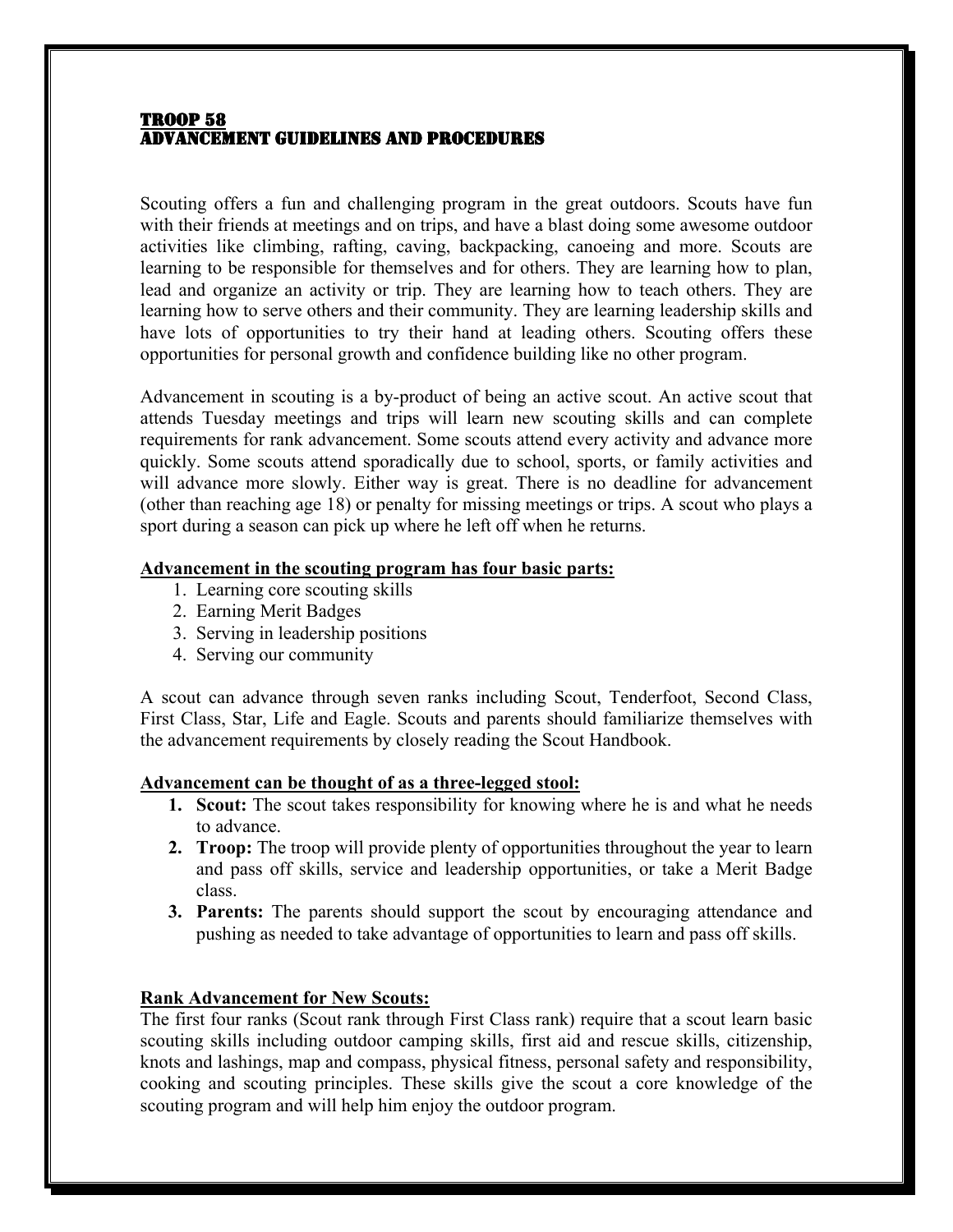## **Advancement Procedures:**

- 1. A Scout in Troop 58 is responsible at all times for his own advancement. Parents should encourage participation at meetings and trips.
- 2. Scouts advance at a different pace based on meetings and trips attended and interest in learning scouting skills.
- 3. Each Scout should bring his Scout Handbook, pen/pencil, and a small notebook to every meeting.
- 4. Rank skills will be taught by older, experienced scouts.
- 5. To pass off a rank skill, the teaching and mastery of the skills must be confirmed by the Scoutmaster/Patrol Advisor or older scout. Every patrol has two Scoutmaster/Patrol Advisors who are available to review advancement.
- 6. All skills passed off will be initialed and dated by the SM/Patrol Advisor or older scouts in the Scout Handbook.
- 7. Scouts are responsible for showing their signed Scout Handbooks to an Advancement representative for recording into TroopMaster, the troop advancement tracking program. An emailed photograph is also acceptable.
- 8. When a scout has completed all requirements for his next rank, he will meet with his SM/Patrol Advisor for a Scoutmaster Conference (SMC).
- 9. The SM/PA will report to the Advancement Chair that a scout is ready for his Board of Review (BOR).
- 10. The Scout Handbook is the scout's record of what has been passed off and what he needs to learn. Parents and scouts can look in their SH at any time to see where they are and what is needed to advance. Parents are welcome to contact the SM/Patrol Advisor at any time, but are encouraged to allow their son to take the initiative himself.

**School Year Troop Programming:** Troop 58 intends to teach the entire scouting skill program during a school year. All skills are taught by older, higher ranked scouts that have mastered these skills. Beginning in September, an active scout that attends most meetings and trips can advance to the rank of First Class by June.

**Missed Meetings or Skill Instruction Needed**: A scout that misses a meeting or trip when certain skills were taught, or a scout that needs to learn skills that will not be taught until later in the year should do the following in this order:

- 1. Talk to his Patrol Leader to arrange a time to be taught. All skills are taught by older scouts that have reached First Class rank. Teaching can occur from 6:00- 7:00 before troop meetings, during meeting, or on trips, or at another convenient time. The instruction and mastery of the skill must be confirmed by a Scoutmaster/Patrol Advisor.
- 2. If the Patrol Leader is not helpful, the scout should talk to the Scoutmaster/Patrol Advisor assigned to his patrol. He will work with the PL and scout to arrange a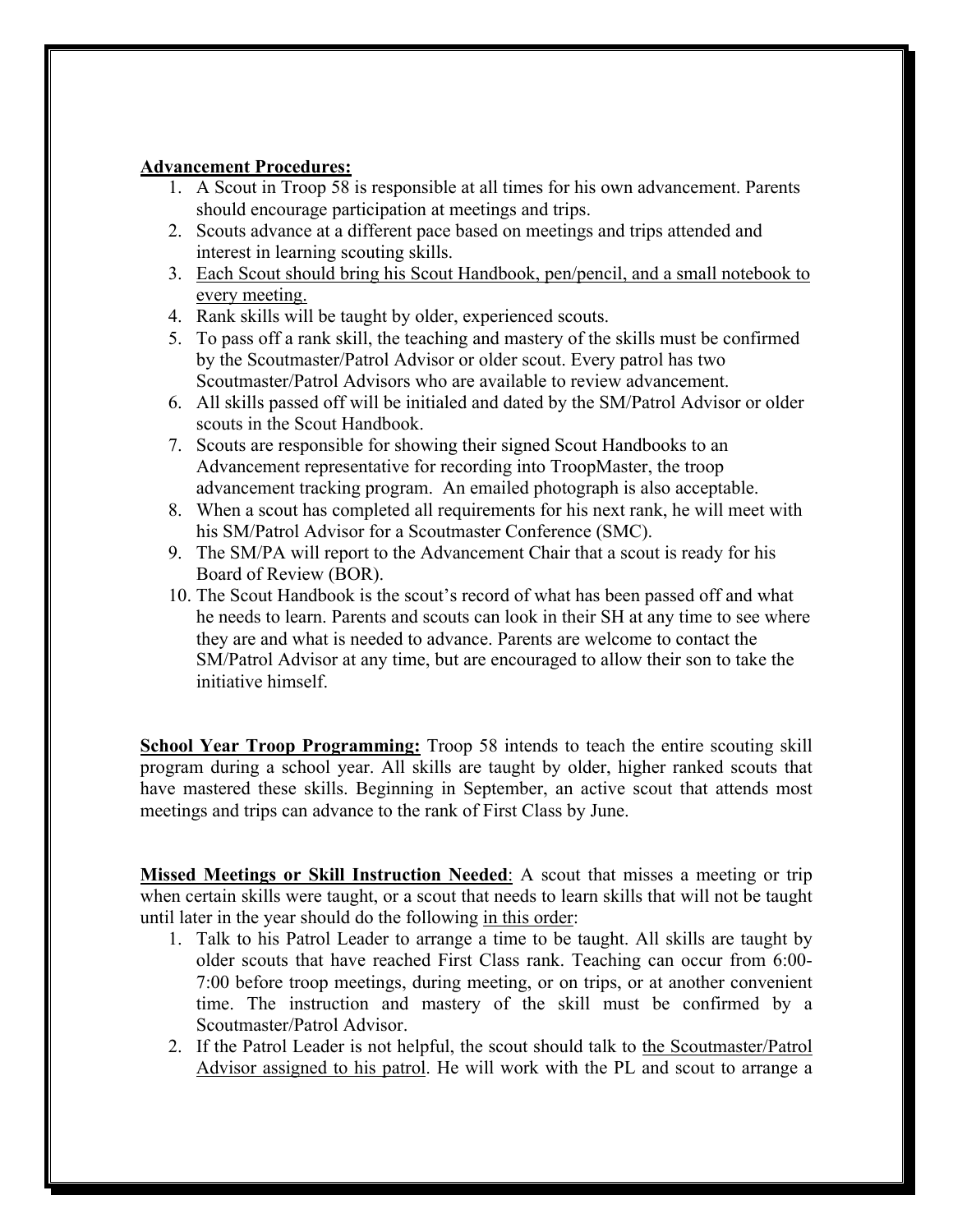time for instruction. The SM/Patrol Advisor must confirm all teaching and mastery of skills.

3. If the Patrol Leader and SM/Patrol Advisor are not helpful, a scout should talk with the Scoutmaster.

## **Rank Advancement for Star, Life and Eagle:**

Once a scout is working towards reaching the rank of Star, Life and Eagle, he is expected to 1) have a Position of Responsibility, 2) earn service hours, and 3) earn Merit Badges.

- **1. Position of Responsibility (POR):** To advance, a scout must serve in a Position of Responsibility. These range from Patrol Leader, Historian, Librarian, Quartermaster, Den Chief, Instructor, Troop Guide and Senior Patrol Leader. He must actively serve in this role for the period required for the next rank. Carrying a Scoutmaster assigned leadership project to help the troop is another way to complete this requirement.
- **2. Service Hours:** A higher ranked scout must also serve his community. A scout can earn service hours for a rank by working on another scout's Eagle Project. He may also earn hours by serving another charity or church or community service event.
	- **a. Service Hour Reporting**: To report service hours, a scout should print and complete the Service Hour Form from the troop website. A note signed by the charity or leader of the event that briefly describes the event, the date, and the number of hours served is an acceptable alternative. A scout that serves on an Eagle Project must bring a Service Hour Form signed by the Eagle candidate with the hours worked. All service hours reported may be turned in to your Scoutmaster/Patrol Advisor or directly to an Advancement representative.
- **3. Earning Merit Badges (MB)**: The higher ranks also require that a scout earn Merit Badges. Some Merit Badges offer scouts a chance to learn a lot about a particular core scouting subject like First Aid, Camping, Swimming, Lifesaving, Emergency Preparedness or Citizenship. Other MB are more focused on hobbies or interests like Energy, Pet Care, Wood Carving, Pioneering, Dentistry, Basket Weaving, Geology, Indian Lore, Canoeing, Climbing, Archery, Art, Shotgun or Rifle, Wilderness Survival, Golf, Athletics, Water Sports, and many more. Complete information about the BSA Merit Badge process can be found at www.scouting.org/scoutsource/guidetoadvancement/themeritbadgeprogram.
- **4.** For the rank of Eagle, a scout must have earned 21 Merit Badges. There are 13 required MB and several hundred others to choose from. Each rank above First Class requires a certain number of Eagle required MB's and optional MB's. These are listed in the Scout Handbook and specific requirements and worksheets can be found at www.meritbadge.org. A complete list of merit badges can be found at www.scouting.org/meritbadges.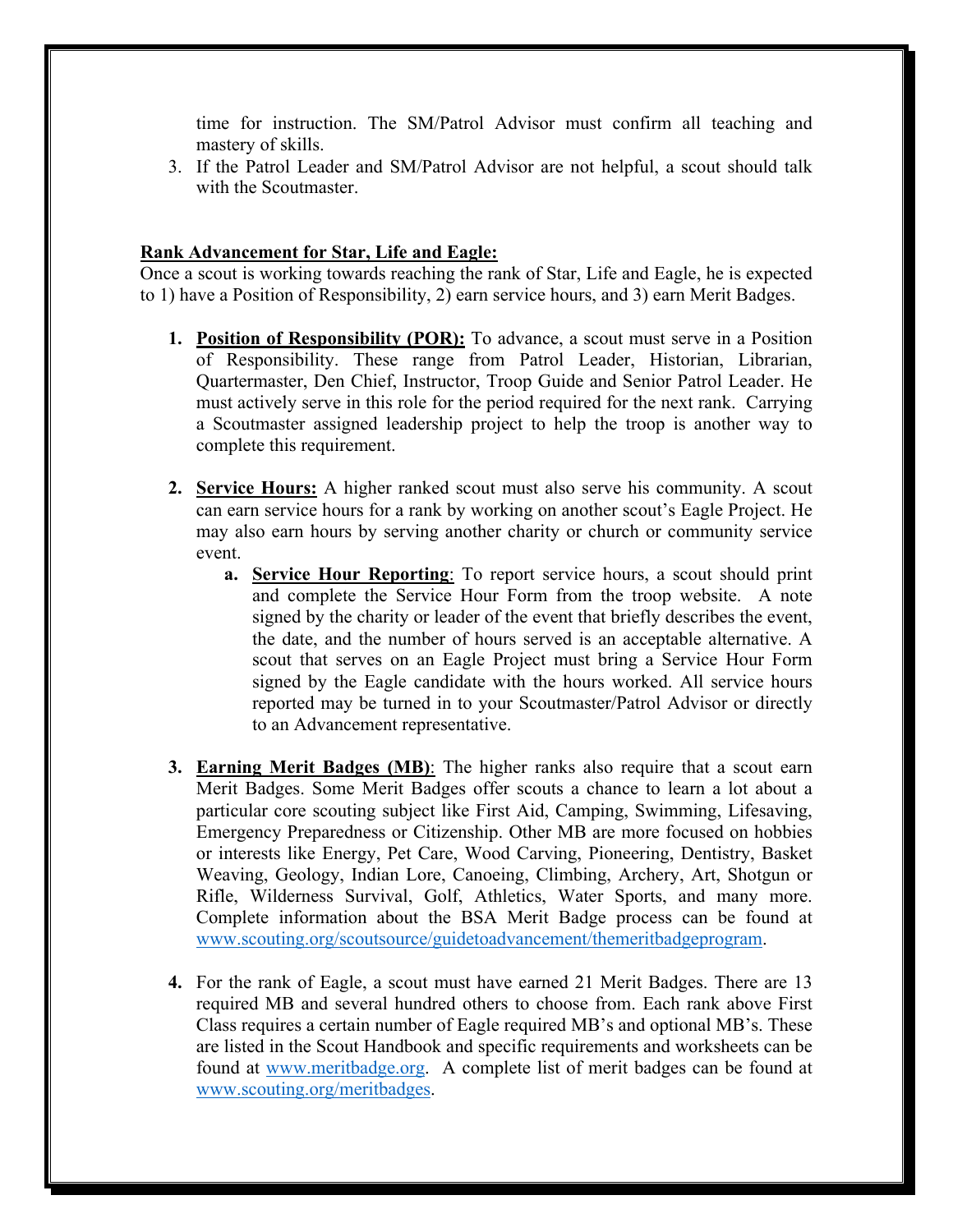## **Merit Badges can be earned a number of ways:**

- 1. Camp Daniel Boone-The most popular way is to attend summer scout camp. During a fun and productive week at camp, a scout can come home with 4-6 MB's.
- 2. Duke Merit Badge Encampment- This is held on a Saturday in May at the Duke Power Explorium. A wide range of MB are offered.
- 3. Local MB Weekends- Discovery Place, CPCC, others
- 4. The troop will offer several MB's throughout the year. Sometimes they are only offered to a select group of older scouts and other times they are open to all.
- 5. A scout that wishes to start a MB can contact the Troop MB Coordinator to ask if the troop has a registered MB counselor for that MB and when that MB might be offered. Merit Badges are started and recorded using a blue card that has all pertinent information about the scout, the troop, the counselor, etc. When a MB is completed, the blue card is presented to Mecklenburg council as evidence of completion. A second section of the blue card is given to the scout at COH along with his MB patch. It is recommended that a scout keep all of his blue cards for his own record. Blue cards for merit badges that have been started, but are not complete, are kept by the MB Coordinator. These are referred to as "partials." Some merit badges may remain as partials for a year or more.
- 6. If the troop has no plans to offer the MB, the scout can find an adult with expertise in the area pertaining to the MB. If a parent or other non-scouting adult teaches a MB, they must first register with BSA, complete Youth Protection Training and complete a MB Counselor form all of which must be turned in to the troop MB Counselor Coordinator.
- 7. If a parent wishes to teach a MB, the MB must be opened up to allow other scouts to also take the MB. The troop will not allow a parent to only teach his/her son. There is great benefit to having scouts take MB's together. One of the eight methods of scouting is interaction with adults. We want to encourage our sons to interact with other strong positive and encouraging adult role models. It also offers our boys the opportunity to be held accountable by another adult who is not their parent.

# **Rank Advancement and Boards of Review:**

Once a scout has completed all requirements for his next rank, completed a Scout Master Conference **AND** those requirements have been entered into the troop advancement tracking program (TroopMaster), he will be notified that he is eligible to advance.

An eligible scout can advance at any time a BOR is offered, provided that the steps above have been followed. His rank patch will be awarded at our closing circle on the night of his BOR. He will be formally recognized as earning that rank at the next Court of Honor.

**For a Scoutmaster Conference (SMC) or Board of Review (BOR)**, a scout must appear in full uniform- scout shirt, pants/short, belt, socks, and red neckerchief. He must